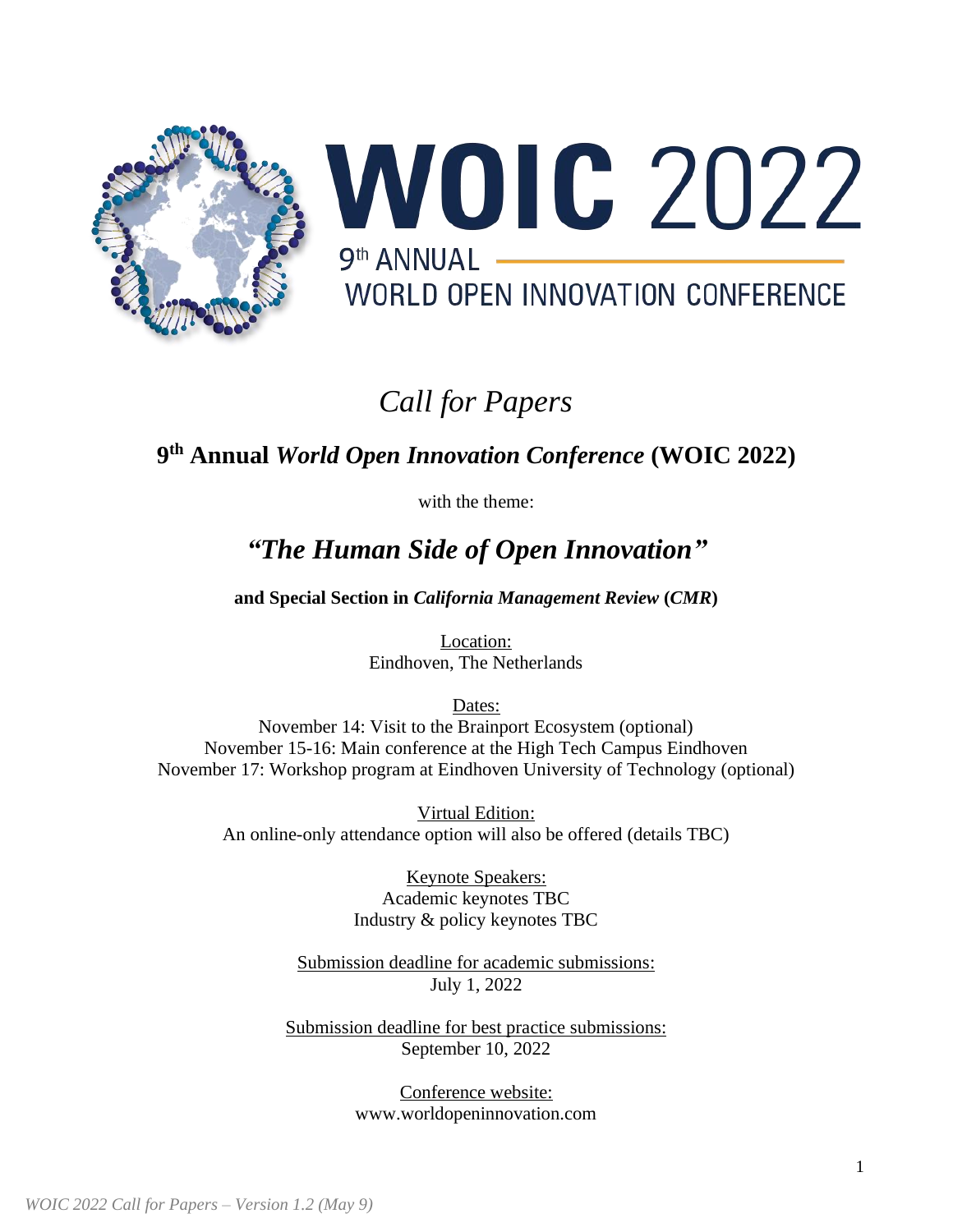#### **Introduction to Open Innovation and the Conference Theme**

We proudly announce our call for papers for the 9th Annual World Open Innovation Conference (WOIC). Open innovation refers to "a distributed innovation process based on purposively managed knowledge flows across organizational boundaries" (Chesbrough & Bogers, 2014: p. 17). It has shown to benefit firms in harnessing inflows and outflows of knowledge to improve their innovation success (Bagherzadeh et al., 2020; Chesbrough, 2003, 2020a; Zobel, 2017). The importance of open innovation has only increased in this era of (post) pandemic recovery, as can be seen responses such as Medtronic openly sharing its ventilator design online (Chesbrough, 2020b), Ford's collaboration with the United Auto Workers, GE Healthcare and 3M to build ventilators (Dahlander & Wallin, 2020), AirAsia developing its ecosystem by building a new digital infrastructure in parallel to their core business (Radziwon et al., 2022), or the Pan-European hackathon 'EUvsVirus' which facilitated thousands of new partnerships and dozens of impactful solutions in response to the pandemic (Bertello et al., 2022).

While extant research has exposed many attributes of open innovation (Dahlander et al., 2021; Randhawa et al., 2016; West & Bogers, 2014)—including its costs and downsides (Faems et al., 2010; Laursen & Salter, 2006; Stefan et al., 2022)—we still lack an understanding of how it functions across levels of analysis (Bogers et al., 2017). A particularly important gap in this respect is the human factor or "microfoundations" of open innovation (Ahn et al., 2017; Badir et al., 2020; Bogers et al., 2018b; Salter et al., 2015).

With this year's conference theme—"The Human Side of Open Innovation"—we want to highlight the potential of applying what we know about human resources, cognition, behavior and other individual-level attributes to open innovation practices, uncovering how we might embrace the knowledge of microfoundations for lasting open innovation impact.

Unpacking the human factor in open innovation may relate to, for example, the impact of the open innovation model on R&D professionals and their work (Lifshitz-Assaf, 2018), how individuals cope with open innovation (Salter et al., 2014), how people's abilities and efforts can influence explorationexploitation processes (Lowik et al., 2017), how human resource management can create an open innovation mindset (Engelsberger et al., 2022), and in general how cognitive tendencies can explain behavioral responses in open innovation (Bez & Chesbrough, 2021; Bhimani et al., 2022; Burcharth et al., 2014; Hannen et al., 2019). At the same time, some studies have focused on contextual elements that can influence engagement and performance of employees in open innovation practices, such as in the domains of leadership influence (Engelsberger et al., 2021; Rangus & Černe, 2019) or the role of gatekeepers and change agents (Remneland Wikhamn, 2020; Ter Wal et al., 2017).

By focusing on the human side of open innovation, we also call for more micro-level studies to form the base of the human cognition and behavior—examining the way the mind functions—in the face of open innovation. Previous research has started to conceptualize open innovation performance on the employee level, and introduced knowledge sourcing and sharing (KSS) as a new concept (Engelsberger et al., 2021; 2022). To fully grasp the microfoundations of open innovation, we need more attention to the role of perceptions, attitudes, affect, and mindset of individual actors in purposeful KSS. Insights from work in this area can help us understand what biological, cognitive and behavioral factors fuel true and lasting open innovation outcomes. It can also help uncover how cognitive-emotional plasticity, mental states and self-regulatory mechanisms guide individuals' (false) beliefs, sense of fairness, judgement, physiological responses, and behavioral defenses in open innovation activities, among others. So far, we have merely scratched the surface, and we need to open up more to understand the cognitive, social, and behavioral determinants of open innovation processes and outcomes at individual, team, group, and community-level of analysis (Bigliardi et al., 2021; Bogers et al., 2017).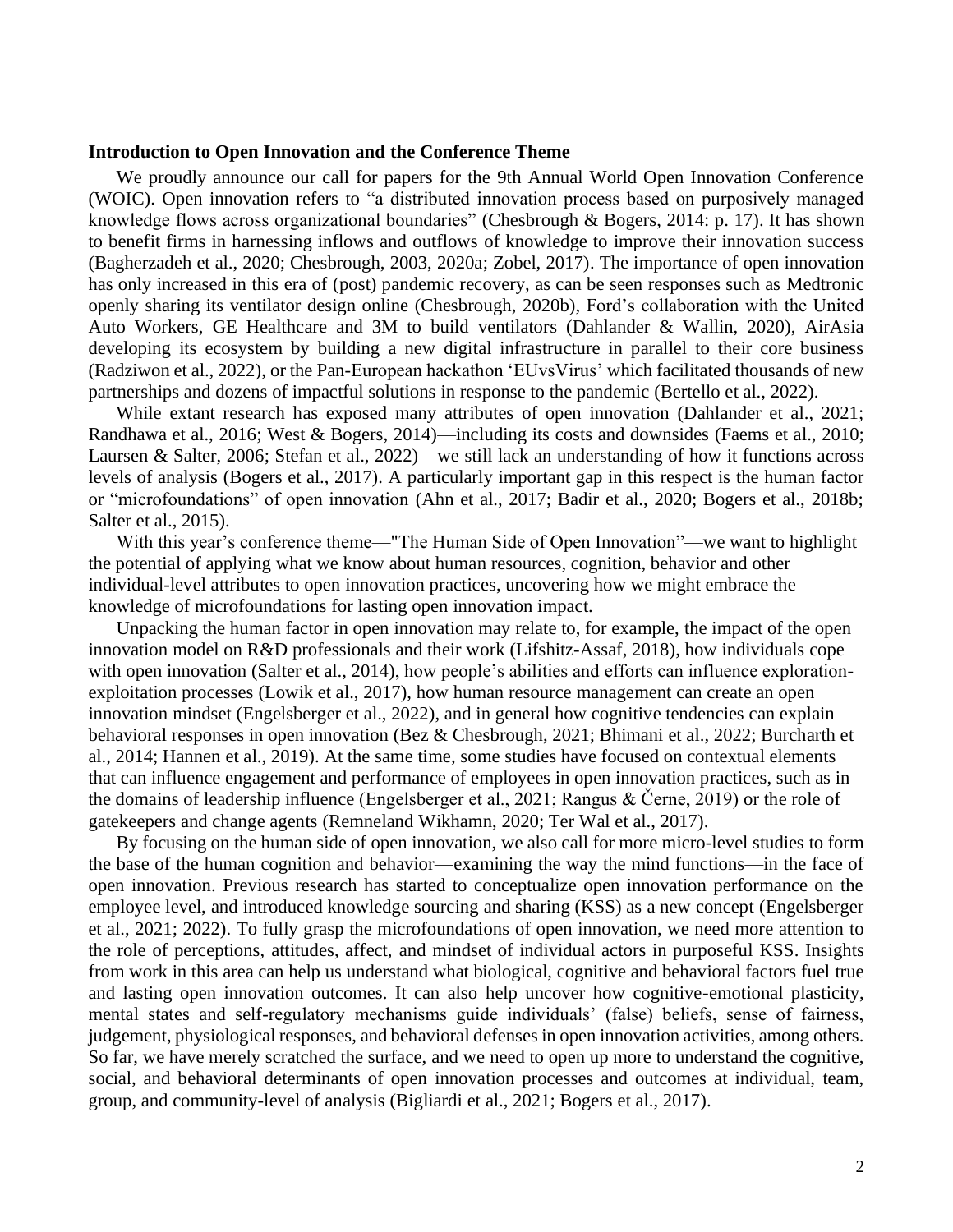#### **Why Participate in the WOIC?**

The goal of the WOIC is to bring theory and practice closer together. We seek the latest in academic research on open innovation and combine that in our program with challenges faced by industry executives who manage open innovation in their organizations. In addition, we aim at engaging policy makers to better understand the opportunities and challenges associated with designing effective open innovation policy measures. We combine traditional paper presentations with challenge workshops and best practice sessions, to facilitate the cross-fertilization of research and practice—linking the latest theoretical insights with current experiences from industry and policy. We therefore call for submissions of not only research papers (deadline: July 1, 2022) but also best practice presentations (deadline: September 10, 2022) with the aim to bridge theory and practice, while there is a separate process for those organizations that wish to sponsor a challenge session.

For the submission process, we welcome both *traditional research papers* and those with *a more managerial or policy orientation*. From the accepted submissions, we will be selecting two academic award winners, with one prize for the best student paper and one for the best emerging scholar paper. We will also showcase those papers with most implications for practice. We will select those papers with most (potential) relevance for industry and/or policy, and we will invite the author(s) to pitch the practical insights of their research work to practitioners in a best practice session.

In addition, the best papers submitted to the conference, whether or not connected to the theme, will be considered for a Special Section of *California Management Review* (CMR), after further review (see more below)—see Bogers et al. (2019; 2018a), McGahan et al. (2021) and Holgersson et al. (2022) for previous Special Sections from earlier WOICs.

The 9<sup>th</sup> Annual WOIC will include keynote presentations, traditional research paper sessions, practitioner sessions, best practice sessions, and other interactive sessions. It will also include a Doctoral Consortium and other workshops. A separate Call for Workshops will be launched to invite proposals for workshops (see more below). The workshops will be targeting academics at different stages of their career. The Doctoral Consortium targets mid-to-late-stage PhD students for which there will be a separate Call (see more below). Other workshops in earlier years included a Meet-the-Editors "Shark Tank" session, a paper development workshop, a funding workshop, and a teaching working—to provide an indication of what you may expect.

#### **Virtual Track**

While we are planning for a physical conference, we are also going to offer an online track. We learned a lot from having to host the conference virtually in both 2020 and 2021 due to the COVID-19 pandemic, and we are planning to permanently expand our virtual offering. This online-only virtual track will consist of, for example, streaming of plenary sessions, participation in moderated sessions, online networking, and virtual presentation and discussion of submitted papers. We believe that offering an online track will make our conference and community more accessible, including to those who may otherwise not be able to travel for the conference. The exact format of the online track conference will be announced later. Note that *you will need to indicate during submission process whether you are submitting for the physical conference or the online track*.

#### **A Note on COVID-19**

We will monitor the developments related to the COVID-19 pandemic. We are assuming that we will be able to organize a physical conference but if this is not possible, we will move to a fully online format or some blended form depending on the exact situation. In any case, we are offering an online track for those who already know they will prefer a virtual experience at the time of submission (see above).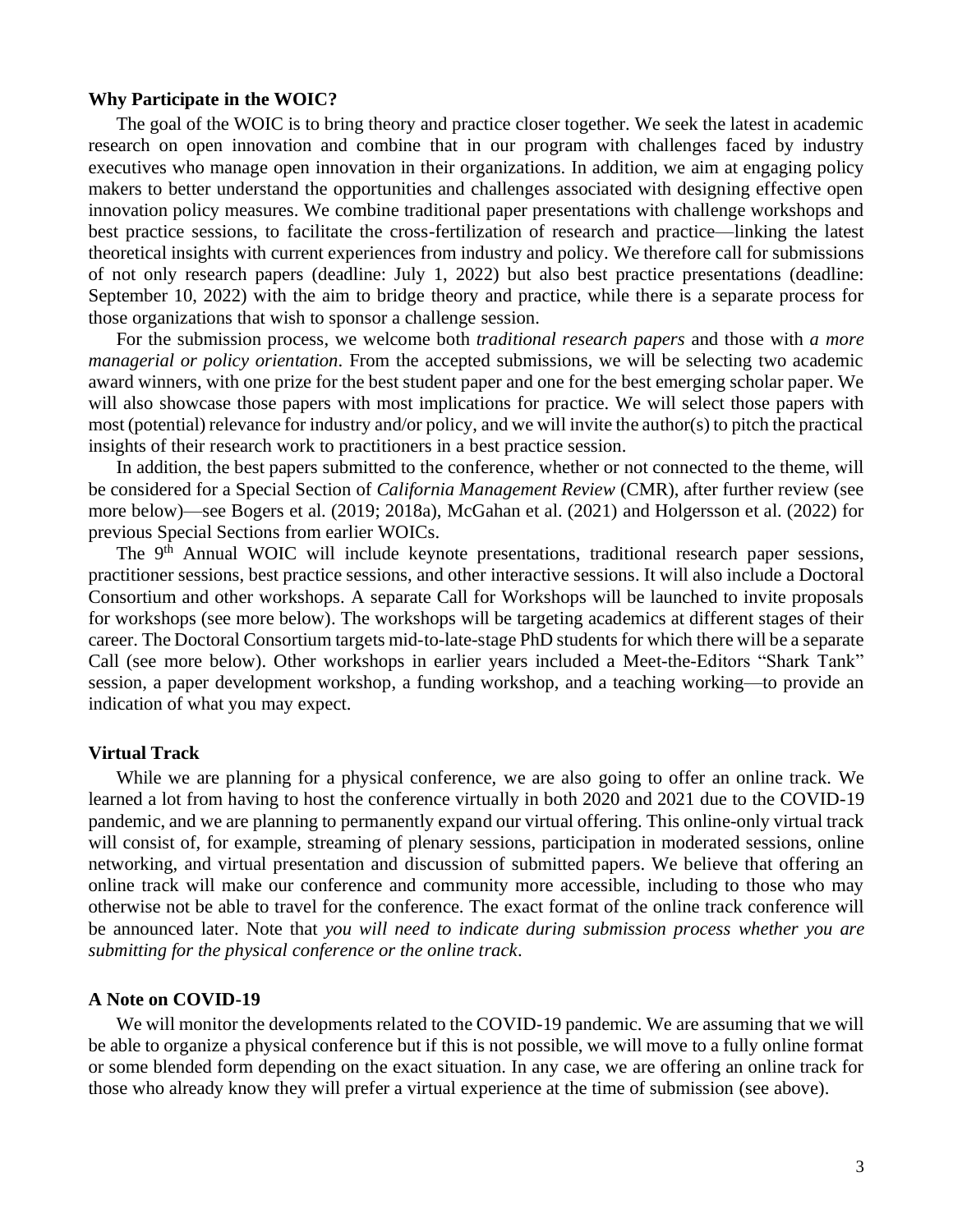#### **Possible Topics for Submissions**

Besides specific submissions in relation to the above-mentioned conference theme, the conference more generally seeks original research on a wide range of topics related to open innovation that contribute to a better multi-level understanding of open innovation. For example, we welcome submissions related to the following themes (see Bogers et al., 2017 for more details):

- *1. Open innovation behavior & cognition, e.g.,*
	- Individual-level attributes and behaviors associated with open innovation (e.g., identity, commitment, motivation, resistance to change, communication and learning)
	- Microfoundations of open innovation and related topics
	- The human side of open innovation, and the role of human resource management
- *2. Open innovation strategy and design, e.g.,*
	- Formal and informal organizational structures for open innovation
	- Project-level attributes related to open innovation strategy and design (e.g., project complexity)
	- Nature and outcomes of entrepreneurial opportunities that open innovation can enable to enact
	- Combinations of "open" and "closed" strategies
	- Intellectual property strategy
	- Business model innovation
- *3. Open innovation communities and users, e.g.,*
	- Leveraging knowledge produced by individual users with different abilities and motivations
	- How to sustain different forms of open innovation communities
	- Alignment between organizations and communities of innovation
- *4. Open innovation ecosystems, e.g.,*
	- How new network forms combine value creation and value capture
	- Interactions between heterogeneous actors in innovation ecosystems (and their governance)
	- Governance of digital platforms
	- Crowd-based search and financing
- *5. Open policy & governance, e.g.,*
	- The design, implementation, and effects of policies for open innovation
	- New forms of democracy and collaborative public management (e.g., cities, governments)
- *6. Related topic areas in this rapidly expanding field, e.g.,*
	- Technology, digitization and open innovation
	- Relation to other "open" concepts (e.g., open sources, open science, open access, open data, open innovation in science)
	- Open innovation and grand challenges (e.g., sustainability, COVID-19, mission-driven innovation)
	- Open innovation and entrepreneurship
	- Open innovation and standardization
	- Open innovation in different contexts (e.g., services, SMEs, international business)
	- Linking open innovation to broader theories of management or economics
	- New metrics or methodologies for studying open innovation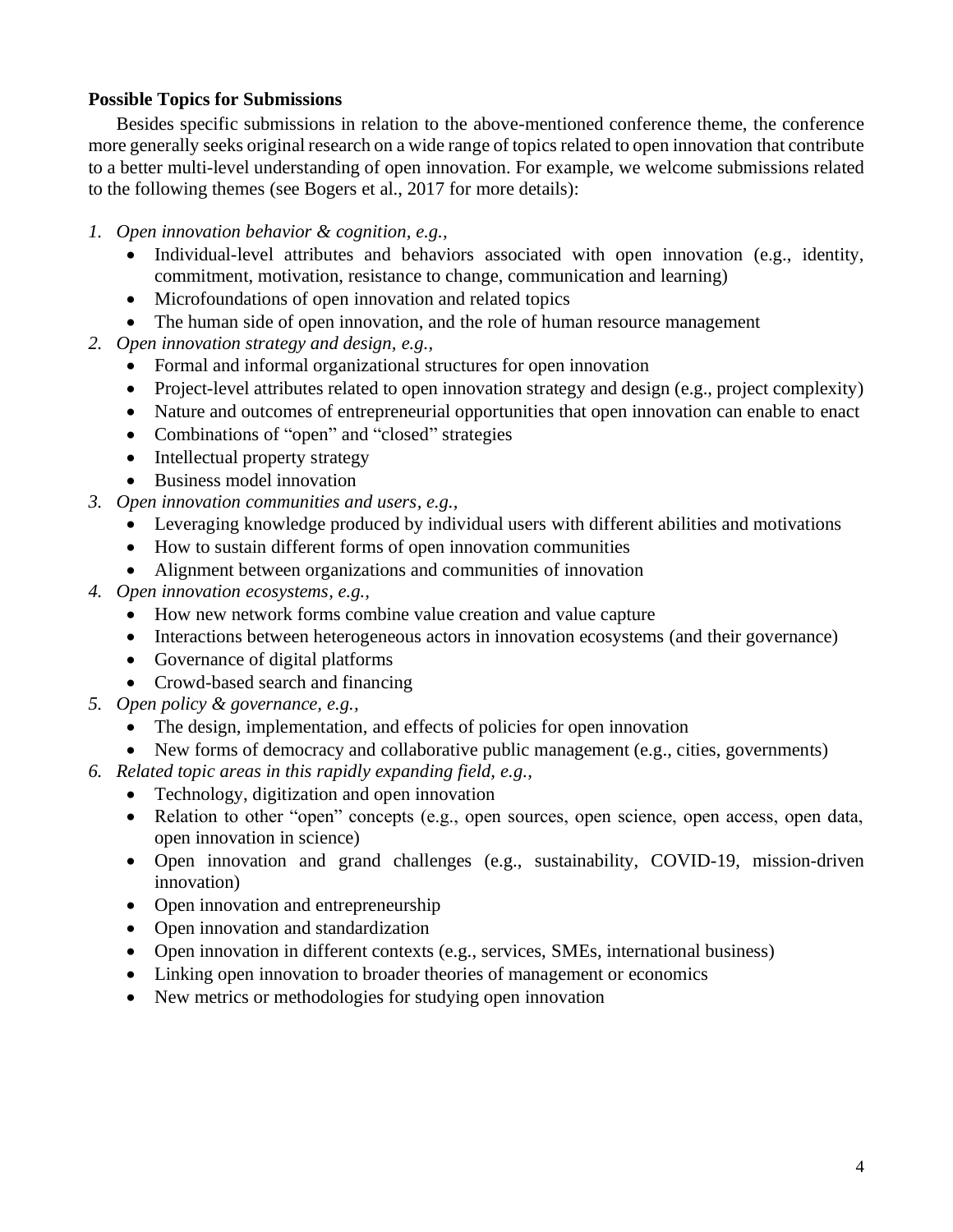#### **Submission of Academic Papers**

We invite submissions of either extended abstracts  $(1,500-3,000$  words, including all text in body, tables, figures, references, etc) or full papers (5,000-10,000 words, including all text in body, tables, figures, references, etc) for empirical or conceptual papers — with theoretical and/or managerial implications (both due on July 1). These will be considered for the research paper portion of the program. *Papers related to the conference theme are encouraged but this is not a requirement*. As part of the submission process, you will be asked to indicate 3 to 5 bullet points of managerial highlights that can be derived from the paper and that will be relevant for the practitioners participating in the conference (maximum 100 characters, including spaces, per bullet point). Submission that do not meet the requirements will be routinely rejected.

Authors may choose to submit either type of submission (extended abstracts or full papers), depending on the stage of development of the work they want to present. There will not be a requirement for submitters of (accepted) extended abstracts to submit their full paper. In other words, only one submission will be required. Note that submission of a full paper is a requirement to be considered for awards and/or CMR special section (see more below).

During the submission process, we kindly ask authors to select whether the submission fits the conference theme and, if it does not, to select one of the above "open innovation topics" (#'s 1-6) that best fits their submission. These topics will be used in the review process and design of the conference program. We aim to group papers together based on their topics, stage of development, and reviewer evaluation. Papers may be accepted as traditional paper presentations or as a presentation in a more 'developmental' format (the exact format is to be determined once we can reach a final decision on whether the conference will be held in person or online).

The submissions will be reviewed by the WOIC Editorial Board. We will also ask submitting authors whether they are willing to help as reviewers. The reviewers will also be asked to provide short qualitative feedback on each of the submissions (extended abstract or full paper) they review to give the authors some constructive comments for the further development of their papers.

All submissions for research papers will be evaluated along the following criteria:

- Theoretical background and development
- Potential theoretical contribution to open innovation research
- Methodological rigor
- Managerial implications for open innovation practice and/or policy
- Clarity of writing
- Fit to conference theme (a fit to the conference theme is encouraged but not required for acceptance)

The reviewers will be asked to consider whether the submission is an extended abstract or a full paper. In some cases, and especially for extended abstracts, acceptance decisions will be based on a draft that is not yet fully finished—sometimes implying that the analysis of data may not be fully complete. While this is acceptable, the submission should still describe completed (rather than planned) research, and the submitted draft should in itself be complete and coherent. We expect that at least data are collected, and initial analyses are done to present preliminary results and conclusions. Proposals that talk about data to be collected will be deferred to a future conference. The extended abstracts and full papers that are accepted for presentation at the conference will be shared among the conference participants.

#### **"Rule of One"**

Every author is allowed to present only one paper at the conference. It is allowed to have more than one paper accepted if each paper is presented by a different co-author.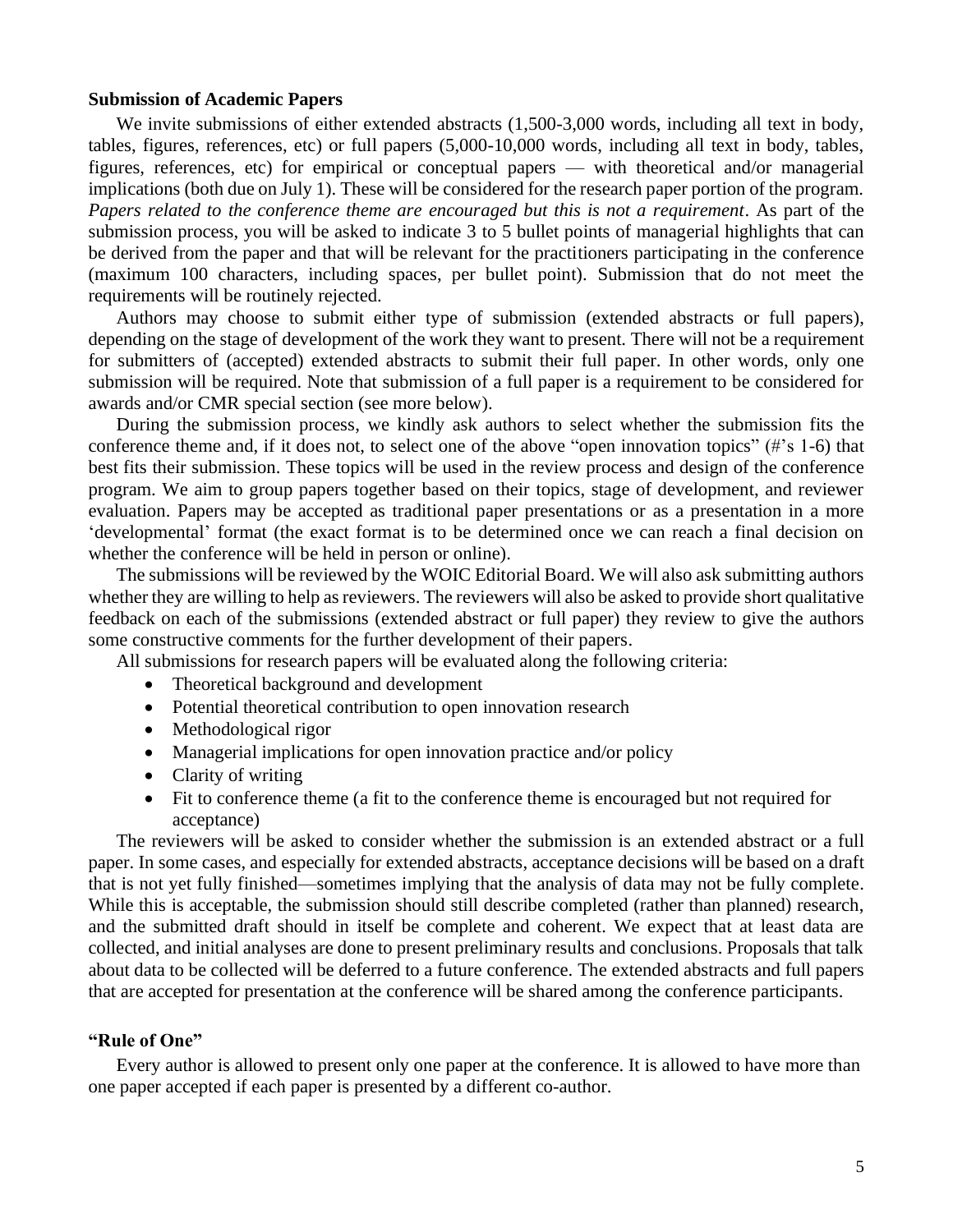#### **New Submission Type: Best Practice Presentation**

As the aim of our conference is to bridge (and create impact across) research and practice, we invite practitioners to share their best practices, to be discussed with a diverse audience so that academia and industry/policy can learn from and advise each other. Our conference offers a platform for practitioners to get insights about the most recent academic knowledge on open innovation, hopefully leading to further implications to improve their daily work. The Best Practice sessions will then allow practitioners to share their state-of-the-art practices, with the aim to further improve them and for researchers to learn from practice and translate this into new research questions and projects. With the assumption that theory and practice can best develop when research works together with industry and policy, the Best Practice session offers a platform to do exactly that. While submissions in relation to the conference theme are strongly encouraged, this is certainly not a requirement as we welcome a broad range of practices related to open innovation.

A Best Practice submission should include the name of the organization in the title, the name of the author(s) who will present in the session if accepted, and a description of the best practice that will be presented. We expect a 1-2 page description of the "best practice" (and the organization(s) it is linked to) or a slide deck of maximum 10 slides. The submission deadline for the Best Practice is September 10, 2022, and it should be submitted by sending an email to Aurelia Engelsberger [\(aurelia@omindplatform.com\)](mailto:aurelia@omindplatform.com), who is also the contact person for any questions. Please also indicate whether you are planning to attend the physical conference or virtual track. Notification of acceptance can be expected by September 25, 2022. Registration to the conference is a prerequisite for presentation. Note that the Rule of One does not apply to Best Practice submission but in case of capacity constraints priority will be given to those presenters who do not yet present an academic paper.

#### **Special Section in California Management Review**

The journal *California Management Review* (CMR) will publish a special section on "Open Innovation" with selected papers from this conference. *Submission of a full paper on July 1, 2022 is required to be considered for the special section.* The submitted full papers will be shortlisted based on the above-mentioned criteria—with a fit to the conference theme being encouraged but not required. Authors who aim for the special section are encouraged to submit high quality research in line with CMR's aims and scope (see [https://cmr.berkeley.edu/about/publication-information/\)](https://cmr.berkeley.edu/about/publication-information/).

In connection to the notification of accepted submissions to the conference, authors with papers shortlisted for the CMR special section will be notified and given the opportunity to improve their manuscripts before resubmitting them for the CMR review process on October 31, 2022. These papers will then be pre-screened by the CMR editors in parallel to the conference, and selected authors will be asked to improve their papers based on feedback from the CMR editors. The shortlisted papers will also be part of a developmental workshop that is organized during the conference (on November 17, 2022), which authors of invited papers are required to attend. Feedback from this workshop can also be incorporated in the final version that invited authors can submit to CMR by December 10, 2022 (TBC). For these final submitted papers, we will ask the authors to write them in line with the style of CMR (see [https://cmr.berkeley.edu/resources/submit/\)](https://cmr.berkeley.edu/resources/submit/). In case of questions, please contact Marcus Holgersson [\(marhol@chalmers.se\)](mailto:marhol@chalmers.se).

#### **Awards for Best Paper by a Student and Emerging Scholar**

The conference will also feature an award for the best paper by a student (needs to be enrolled as a student during the year 2022) and the best paper by an emerging scholar (PhD awarded 2017-2022). Only full paper submissions will be considered for an award. To be eligible for the award, the student or emerging scholar, respectively, must be the lead author or single author of the paper AND he or she must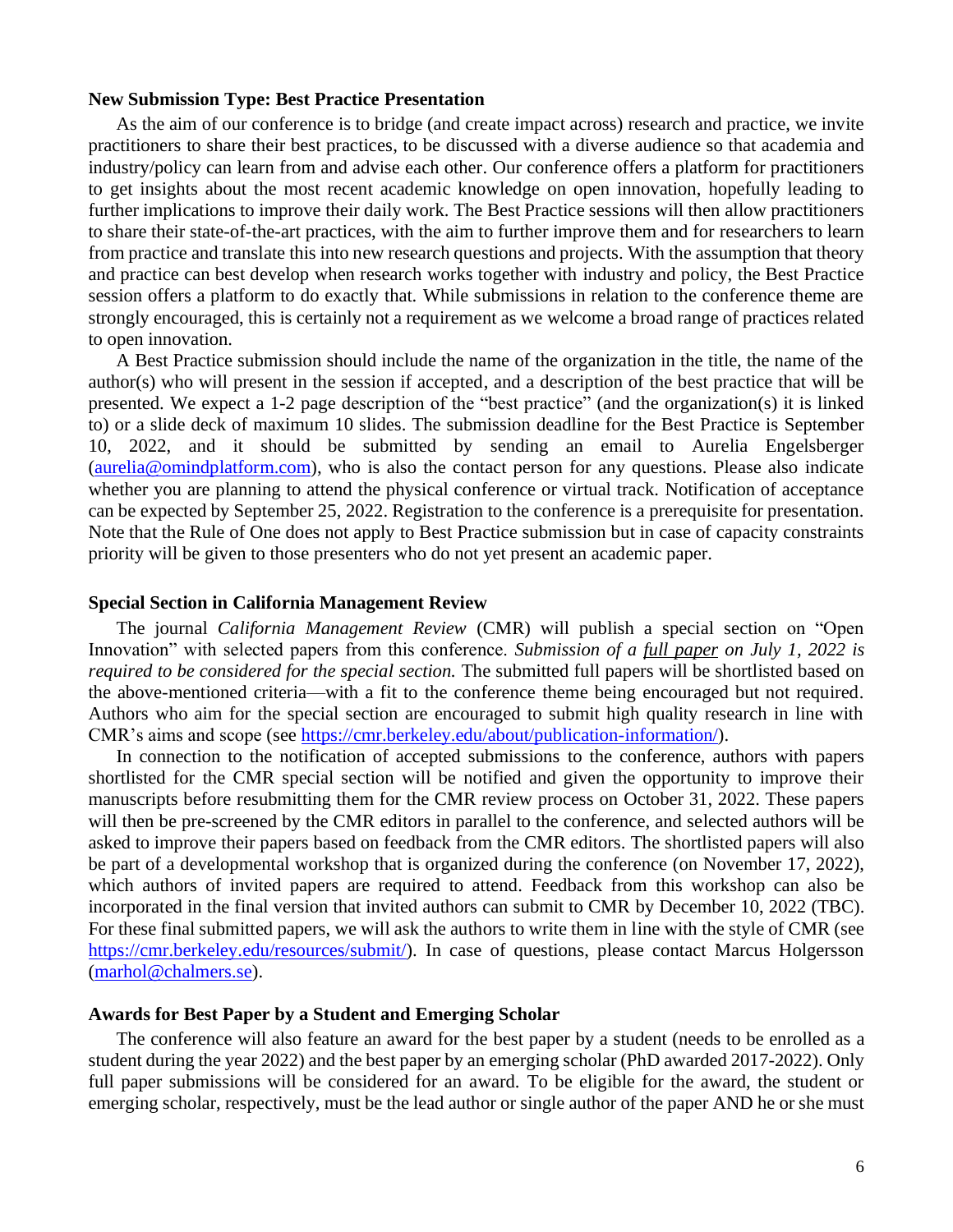be the presenting author at the conference. At the time of submission, authors will be asked to indicate whether or not they are eligible for either of these awards.

The finalists of the awards will be honored during the conference and on the WOIC website. The winner of each award will receive a plaque and a  $\epsilon$ 500 cash reward and a free entry to next year's WOIC.

#### **Workshop Program**

Following the WOIC 2022, a workshop program will take place on Wednesday, November 17, 2022. The overall goal of the workshops is to offer an interactive way of sharing ideas, knowledge, and expertise with the WOIC community to advance open innovation research and beyond. Besides exploring emerging themes and challenges in the field of open innovation, earlier workshops have focused on topics like methods, teaching and funding. The program typically also includes "meet the editor" and paper development sessions. In addition, there will be a separate Doctoral Consortium for PhD students (see below). We do not have a formal call for workshops but anyone who would like to propose an idea is welcome to contact Mehdi Bagherzadeh [\(mehdi.bagherzadeh@neoma-bs.fr\)](mailto:mehdi.bagherzadeh@neoma-bs.fr), also for any other questions about the workshop program.

#### **Call for Applicants for Doctoral Consortium**

The WOIC 2022 Doctoral Consortium offers 12 doctoral students the opportunity to interact with and learn from experienced open innovation scholars. The consortium is aimed at mid- to late-stage doctoral students (i.e., completed about two years of their program) doing research in (or related to) the field of open innovation. As part of the consortium, doctoral students will have access to a dedicated preconference program on Monday, November 14, and tailored workshops on Wednesday, November 17. Note that registering for the conference is required to be able to participate. We invite doctoral students interested in being part of the consortium to apply no later than October 1, 2022. Applicants will be notified of the decision by October 15, 2022. For more information, please check our call for doctoral consortium applicants at [www.worldopeninnovation.com.](http://www.worldopeninnovation.com/) In case of questions, please contact Sharon Dolmans [\(S.A.M.Dolmans@tue.nl\)](mailto:S.A.M.Dolmans@tue.nl).

#### **Call for Junior Researchers as Moderators for Industry Sessions (Rapporteurs)**

For WOIC 2022, we are looking for 5-6 junior researchers (PhD students or postdoc) who will act as moderators of problem-solving sessions for current challenges that will be presented by selected firms and discussed by a team of academics and practitioner. Interested candidates can indicate their interest during the submission of their paper or abstract, and they will be selected based on the acceptance of their paper, with preference given to paper with higher score for relevance to industry (and, if needed, higher review score in general). Based on this, we will select 5-6 "rapporteurs" for the challenges. The selected candidates will benefit from: 1) conference fee waiver; 2) short training from WOIC Industry Program Committee; 3) Certificate of Completion as moderator. The rapporteurs' duties include:

- Pre-conference research (result presented at the beginning of the challenge section along with the company's background): Before the conference, there will be one or more calls between each industry representative and the student rapporteur to: a) explain the challenge and allow scoped research; b) give feedback before the challenge (based on initial research); c) develop a more scoped challenge for the organizations, for example by drawing on network, potential case studies, etc.
- Activity during the conference: The rapporteur: 1) oversees one challenge for which he/she will write the report as well as act as moderator, and 2) moderates at least one other challenge.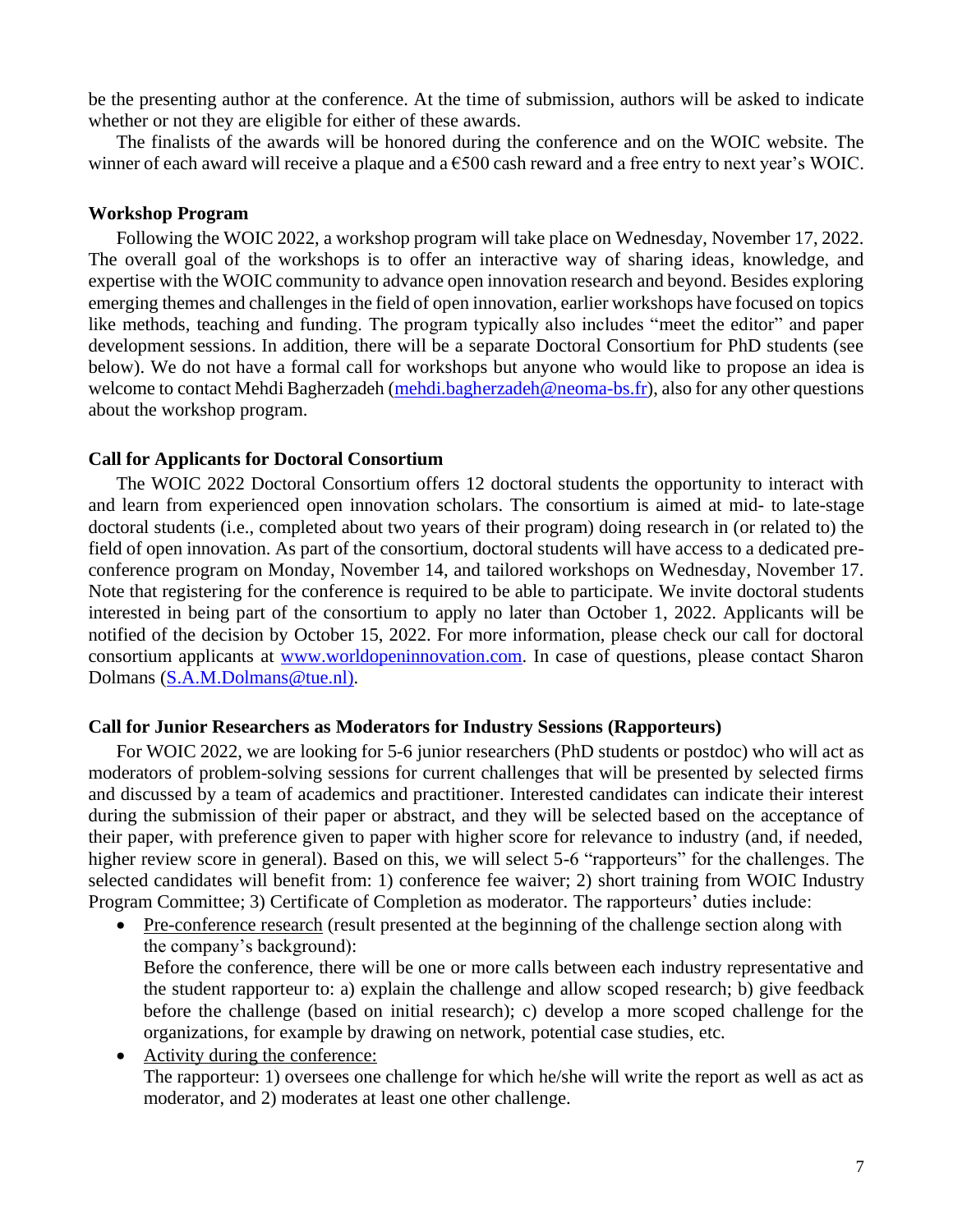- During the challenge:
	- The rapporteur manages other moderators and gathers their notes to be integrated into the report.
- Activities after the conference: Deliver a full report following a template, including: pre-conference research and background of the organization, challenge description, recommendations emerging from the WOIC session, conclusions, highlight bullet points with key takeaways. The inclusion of Rapporteurs' names in the report will only be allowed if a full report is delivered.

If you are interested in applying, please indicate this during the submission of your extended abstract or full paper. In case of questions, please contact Duygu Keskin [\(d.keskin@tue.nl\)](mailto:d.keskin@tue.nl).

#### **Conference Location & Pre-conference Day**

WOIC 2022 will take place in the heart of the Brainport region, which is a regional innovation ecosystem in the Eindhoven area. It is a renowned hotspot for open innovation. The conference itself will take place at the High Tech Campus, which has been recognized as the smartest square kilometer in the world (Romme, 2017). The campus is built around an ecosystem of 235 companies with a range of application fields. It is home to over 12.000 innovators, researchers, and engineers that create the technologies and businesses of the future. It has defined five key areas in which the campus and its residents orchestrate and lead the development of technology: Health & Vitality; Sustainable Energy & Storage; Software & Platforms; Applied Intelligence; Smart Environments & Connectivity. See [www.hightechcampus.com](http://www.hightechcampus.com/) for more details. The larger ecosystem is moreover supported by Brainport Development, which is an organization that provides local support in the region to attract international high-tech and manufacturing companies. It works together with companies, knowledge institutes, and public authorities as an independent party, and it is funded by all 21 municipalities within the Brainport region. See [www.brainporteindhoven.com](http://www.brainporteindhoven.com/) for more details. Together with Brainport Development, we will be developing a pre-conference visit to expose interested attendees to the local ecosystem (see [www.worldopeninnovation.com](http://www.worldopeninnovation.com/) for more details).

#### **Important Dates**

- June 1, 2022: Submission website opens.
- 
- July 1, 2022: Submission deadline for extended abstracts and full papers. • September 5, 2022: Notification of acceptance for academic paper submissions.
- 
- September 10, 2022: Deadline for submitting the Best Practice presentation.
- September 25, 2022: Notification of acceptance Best Practice presentation.
- October 1, 2022: Registration deadline for accepted submissions.
- October 1, 2022: Deadline for Early Bird registration.
- October 1, 2022: Deadline for applying to the doctoral consortium.
- October 15, 2022: Notification of acceptance to the doctoral consortium.
- October 31, 2022: Deadline for submitting shortlisted papers to the CMR special section.
- November 14, 2022: Pre-conference doctoral program (part of Doctoral Consortium).
- November 14, 2022: Visit to High Tech Campus & Brainport (optional).
- November 15-16, 2022: Main conference dates.
- November 17, 2022: Workshop program & Doctoral Consortium.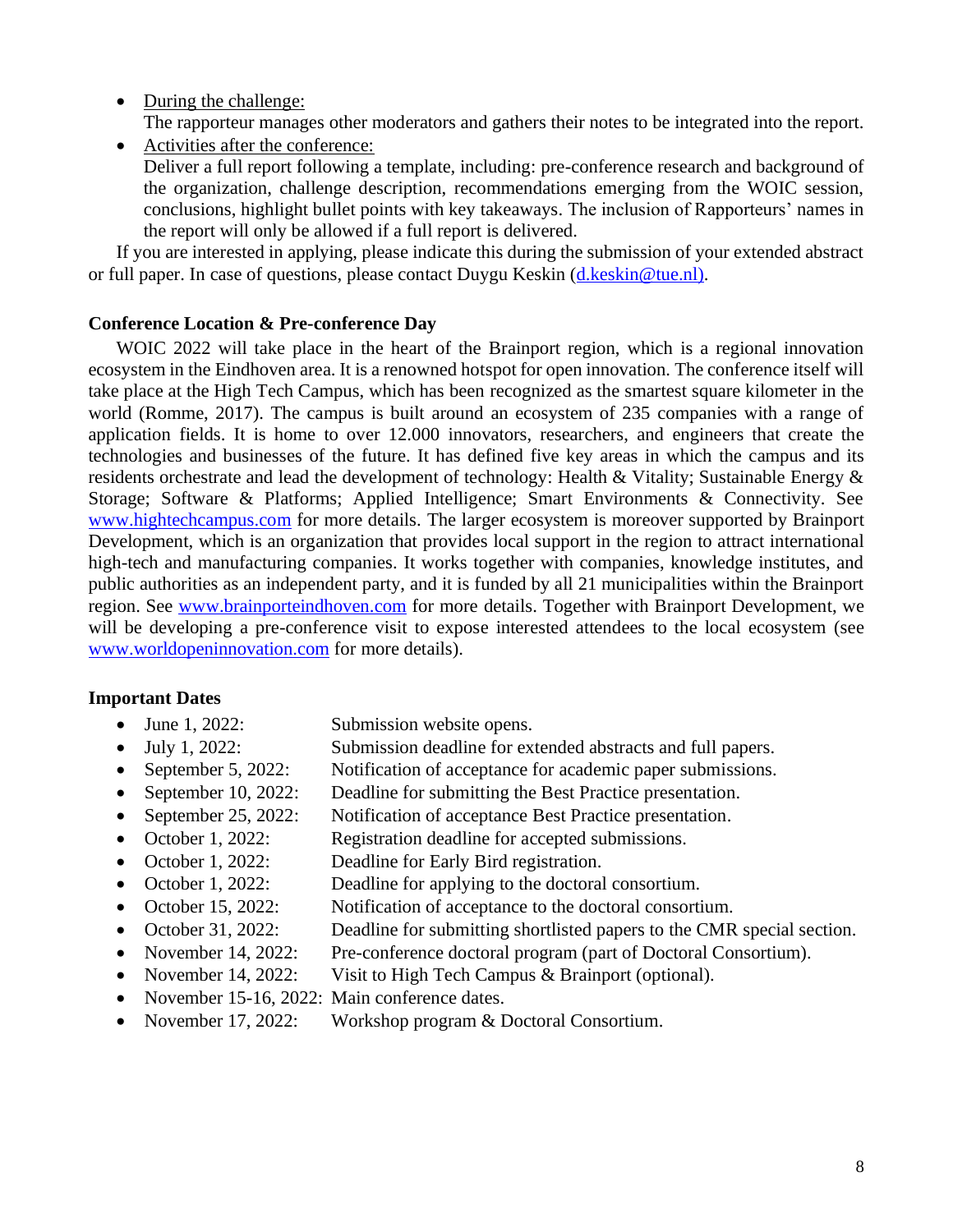#### **Conference Fees**

- Early Bird:  $\epsilon$ 495
- Early Bird student:  $\epsilon$ 295
- Regular:  $\epsilon$ 695
- Student:  $\epsilon$ 495
- Online only:  $\epsilon$ 195
- Pre-conference visit:  $\epsilon$ 95

Notes: The Early Bird rate ends on October 1, 2022. To qualify for the student rate, you must be enrolled in a college/university program (including as PhD student) with a valid college/university email address. Proof may need to be submitting during registration or later. Those who wish to participate in the "online only" virtual conference will need to indicate this during the submission. The pre-conference visit is optional, and the fee will be added to the conference fee.

#### **Organizing Team**

- Conference Chair: Marcel Bogers
- Founding Chair: Henry Chesbrough
- Academic Program Committee: Krithika Randhawa; Bob Walrave; Sea Matilda Bez; Asta Pundziene; Vikrant Sihag; Rishi Bhatnagar; Gergana Romanova; Sunny Xu; Hardik Bhimani
- Industry Program Committee: Aurelia Engelsberger; Duygu Keskin; Maral Mahdad; Michiel Pieters; Chiara De Marco; Serena Flammini; Elke den Ouden; Myriam Cloodt
- Workshop Program Committee: Mehdi Bagherzadeh; Sharon Dolmans; Isabelle Reymen
- Award Committee: Marcus Holgersson; Alberto Di Minin; Ann-Kristin Zobel; Ivanka Visnjic; Agnieszka Radziwon
- Communications & Digital Solutions Committee: Jakob Pohlisch; Arjan Markus; Attabik Awan; Fernando Lit; Marisol Menendez; Ana Orelj; Jonathan Sims
- Local Support: Paul Wiegmann; Secretariat of the Innovation, Technology Entrepreneurship & Marketing (ITEM) group at Eindhoven University of Technology (Astrid Baltus; Bianca van Broeckhoven)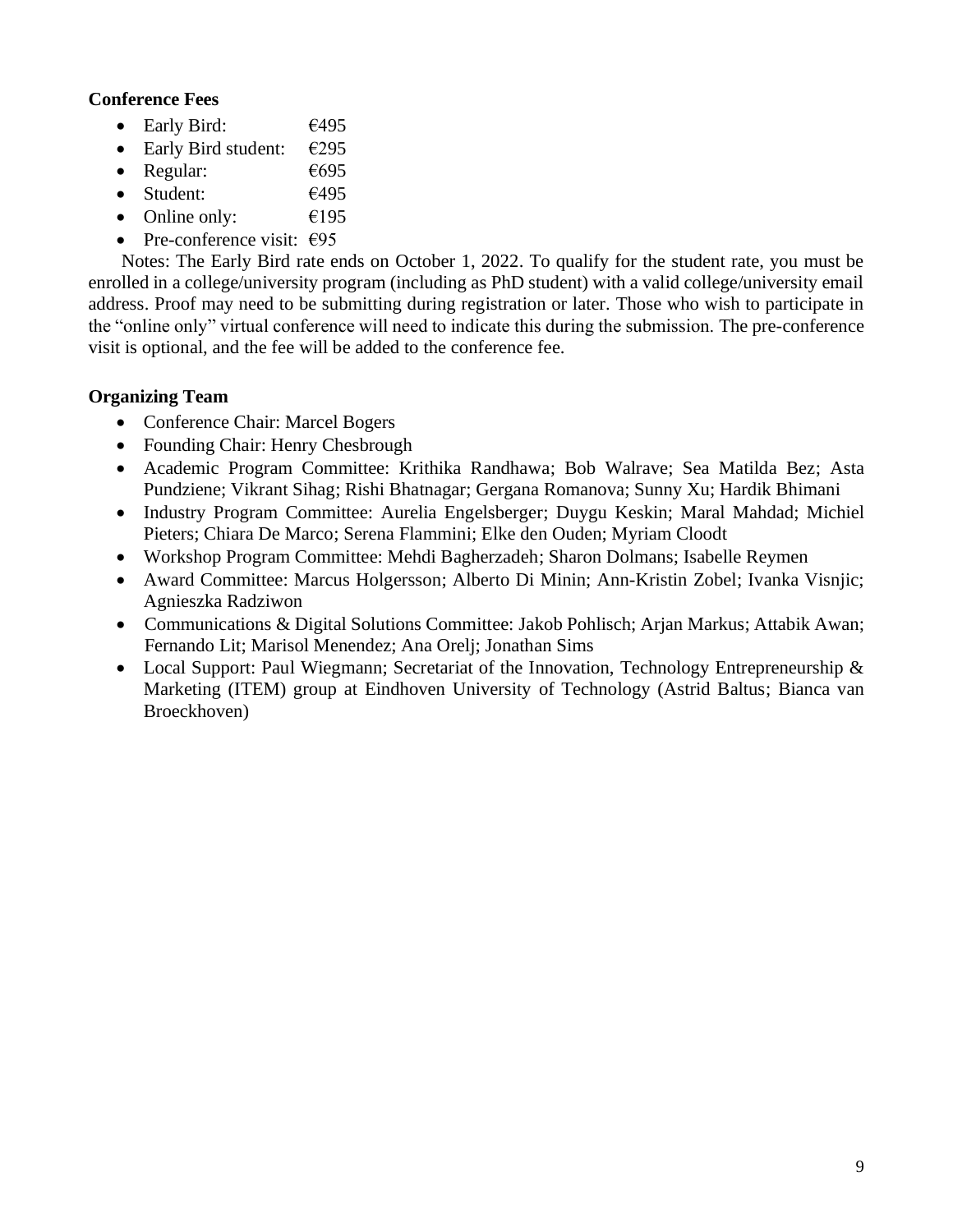**Partners and Sponsors**





Ministry of Economic Affairs and Climate Policy of the Netherlands



Ministry of Education, Culture and Science of the Netherlands



**JX** | Research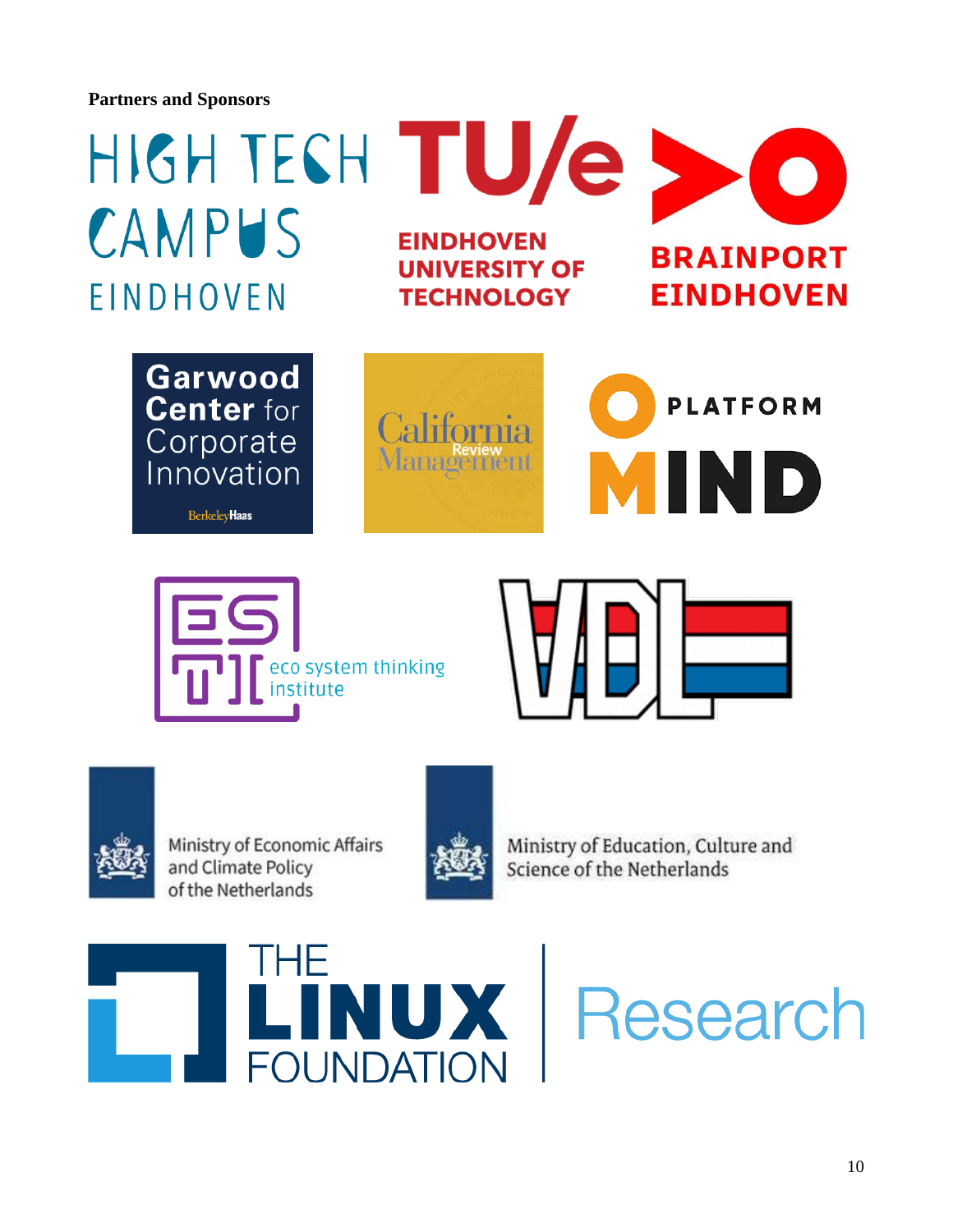#### **References**

- Ahn, J. M., Minshall, T., & Mortara, L. 2017. Understanding the human side of openness: The fit between open innovation modes and CEO characteristics. *R&D Management*, 47(5): 727-740.
- Badir, Y. F., Frank, B., & Bogers, M. 2020. Employee-level open innovation in emerging markets: Linking internal, external, and managerial resources. *Journal of the Academy of Marketing Science*, 48(5): 891-913.
- Bagherzadeh, M., Markovic, S., Cheng, J., & Vanhaverbeke, W. 2020. How does outside-in open innovation influence innovation performance? Analyzing the mediating roles of knowledge sharing and innovation strategy. *IEEE Transactions on Engineering Management*, 67(3): 740-753.
- Bertello, A., Bogers, M. L. A. M., & De Bernardi, P. 2022. Open innovation in the face of the COVID-19 grand challenge: Insights from the Pan-European hackathon 'EUvsVirus'. *R&D Management*, 52(2): 178-192.
- Bez, S. M., & Chesbrough, H. 2021. Barriers in searching for alternative business models: An essay on the fear of looking foolish. In K. J. Sund, R. J. Galavan, & M. Bogers (Eds.), *Business Models and Cognition*, Vol. 4: 187-202: Emerald Publishing Limited.
- Bhimani, H., Mention, A.-L., & Salampasis, D. 2022. Disengagement in open innovation: A cognitive perspective. *British Journal of Management*, Published online ahead of print: https://doi.org/10.1111/1467-8551.12594
- Bigliardi, B., Ferraro, G., Filippelli, S., & Galati, F. 2021. The past, present and future of open innovation. *European Journal of Innovation Management*, 24(4): 1130-1161.
- Bogers, M., Chesbrough, H., Heaton, S., & Teece, D. J. 2019. Strategic management of open innovation: A dynamic capabilities perspective. *California Management Review*, 62(1): 77-94.
- Bogers, M., Chesbrough, H., & Moedas, C. 2018a. Open innovation: Research, practices, and policies. *California Management Review*, 60(2): 5-16.
- Bogers, M., Foss, N. J., & Lyngsie, J. 2018b. The "human side" of open innovation: The role of employee diversity in firm-level openness. *Research Policy*, 47(1): 218-231.
- Bogers, M., Zobel, A.-K., Afuah, A., Almirall, E., Brunswicker, S., Dahlander, L., Frederiksen, L., Gawer, A., Gruber, M., Haefliger, S., Hagedoorn, J., Hilgers, D., Laursen, K., Magnusson, M. G., Majchrzak, A., McCarthy, I. P., Moeslein, K. M., Nambisan, S., Piller, F. T., Radziwon, A., Rossi-Lamastra, C., Sims, J., & Ter Wal, A. L. J. 2017. The open innovation research landscape: Established perspectives and emerging themes across different levels of analysis. *Industry and Innovation*, 24(1): 8-40.
- Burcharth, A. L. d. A., Knudsen, M. P., & Søndergaard, H. A. 2014. Neither invented nor shared here: The impact and management of attitudes for the adoption of open innovation practices. *Technovation*, 34(3): 149-161.
- Chesbrough, H. 2003. *Open Innovation: The New Imperative for Creating and Profiting from Technology*. Boston, MA: Harvard Business School Press.
- Chesbrough, H. 2020a. *Open Innovation Results: Going Beyond the Hype and Getting Down to Business*. Oxford: Oxford University Press.
- Chesbrough, H. 2020b. To recover faster from Covid-19, open up: Managerial implications from an open innovation perspective. *Industrial Marketing Management*, 88: 410-413.
- Chesbrough, H., & Bogers, M. 2014. Explicating open innovation: Clarifying an emerging paradigm for understanding innovation. In H. Chesbrough, W. Vanhaverbeke, & J. West (Eds.), *New Frontiers in Open Innovation*: 3-28. Oxford: Oxford University Press.
- Dahlander, L., Gann, D. M., & Wallin, M. W. 2021. How open is innovation? A retrospective and ideas forward. *Research Policy*, 50(4): 104218.
- Dahlander, L., & Wallin, M. W. 2020. Why now is the time for "open innovation". *Harvard Business Review*, Digital Article.